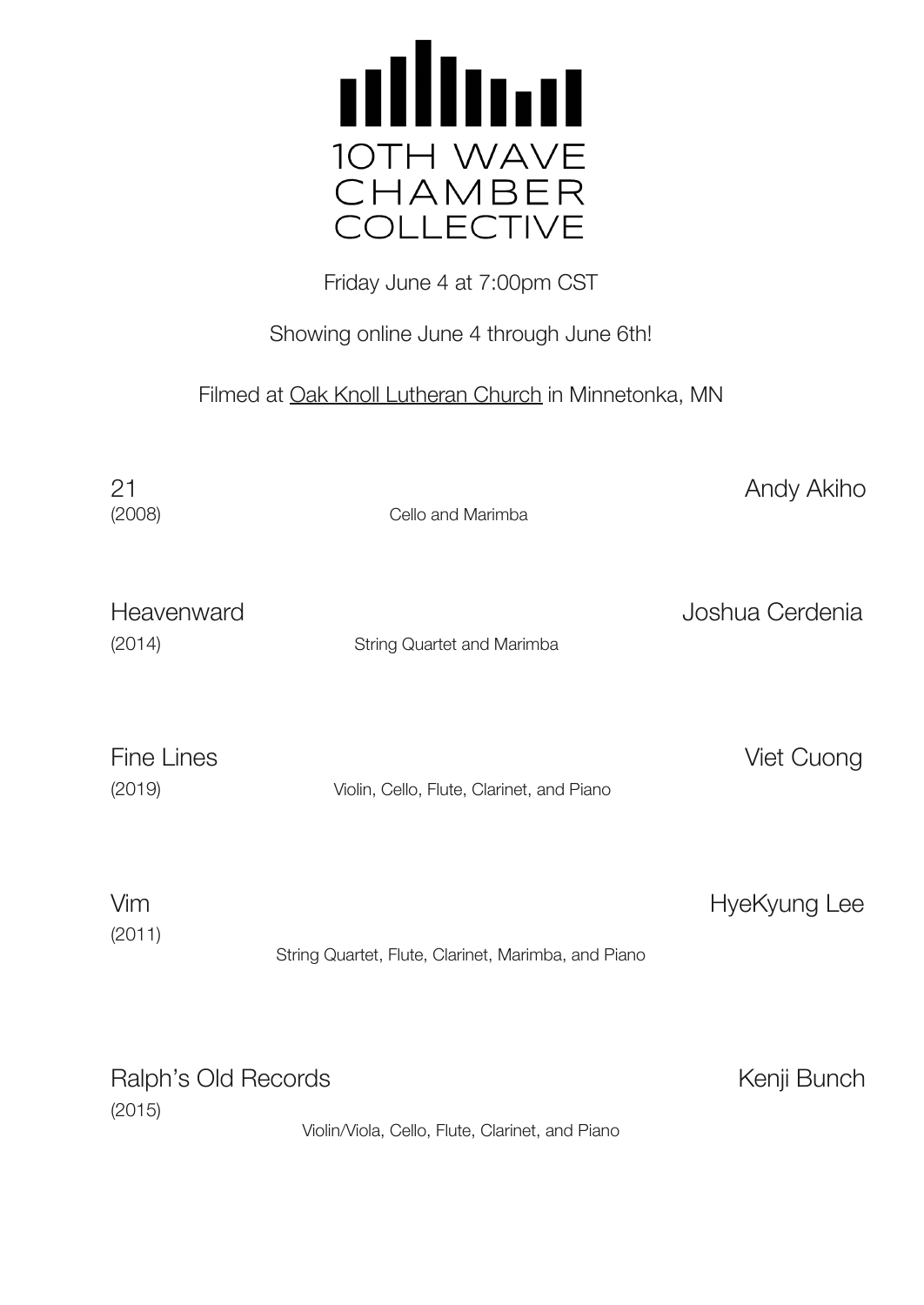# allma

## 21 (2008) by Andy Akiho – for Cello and Piano

"21" was written for cellist, Mariel Roberts, in October 2008 and premiered in December 2008 in Rochester, NY. Mariel's impeccable sense of rhythm inspired Akiho to compose a piece for her after performing with her at Bang on a Can Festival. It was Akiho's goal to incorporate techniques and phrases that would create a "unique contemporary sound world rooted in traditional Trinidadian Soca rhythms". In this piece, the cellist is challenged by playing a kick drum and operating a loop pedal while simultaneously playing the cello. The marimbist is also equally challenged by playing a tambourine with a foot pedal in addition to playing the marimba. The title "21" is a reference to the 21st measure of the fugue movement in J.S Bach's Violin Sonata No. 1 in g minor. The harmonic chords in this measure are the inspiration for the sequence of notes you will hear in the piece.

#### Heavenward (2014) by Joshua Cerdenia – for String Quartet and Marimba

Inspired by a set of Japanese death poems, "Heavenward" is the last of a set of three works based upon this haiku poem by Dohaku:

"Cargoless, Bound Heavenward, Ship of the moon."

Joshua Cerdenia is a Philipino composer based in NYC. His repertoire includes symphonic and chamber music works. Joshua also has worked in arts administration, and considers himself a "composer turned coder" as he enjoys a second career in the tech world as a computer programmer and website designer.

## Fine Lines (2019) by Viet Cuong – for Violin, Cello, Flute, Clarinet, and Piano

Based upon a series of singular line drawings by Pablo Picasso, "Fine Lines" is a set of 6 character pieces that reflect the spirit and whimsy of Picasso's "3 Dancers", "Grasshopper", "Sparrow", and "Dove" drawings. This piece was commissioned by Music From Copland House via their Harvest Commission in 2019.

Viet was born in California and grew up in Marietta, GA, where he attended Lassiter High School and was a member of the LHS marching and concert bands. Growing up, he played piano, percussion, and clarinet. He is a member of BMI, the American Composers Forum, and Blue Dot Collective, a group of composers who focus on writing adventurous new music for wind bands.

## Vim (2011) by HyeKyung Lee – for String Quartet, Flute, Clarinet, Marimba, and Piano

An intense driving force in "Vim" are the chromatic rising 16th notes that pass from one instrument texture to the next, seamlessly changing from one rhythmic groove into the next while maintaining a light and exuberant feeling throughout. We chose to title our program after the word Vim as it spoke to the movement and joy of putting together this program with music and dance.

HyeKyung Lee attended Seoul Arts School (Yewon, Yego), and studied at YonSei University in Seoul, the Czech-American Summer Music Institute in Prague, and the University of Texas at Austin, where she earned her MM, DMA in composition, and a piano performance certificate. She is currently the Associate Professor of Music at Denison University in Granville, Ohio.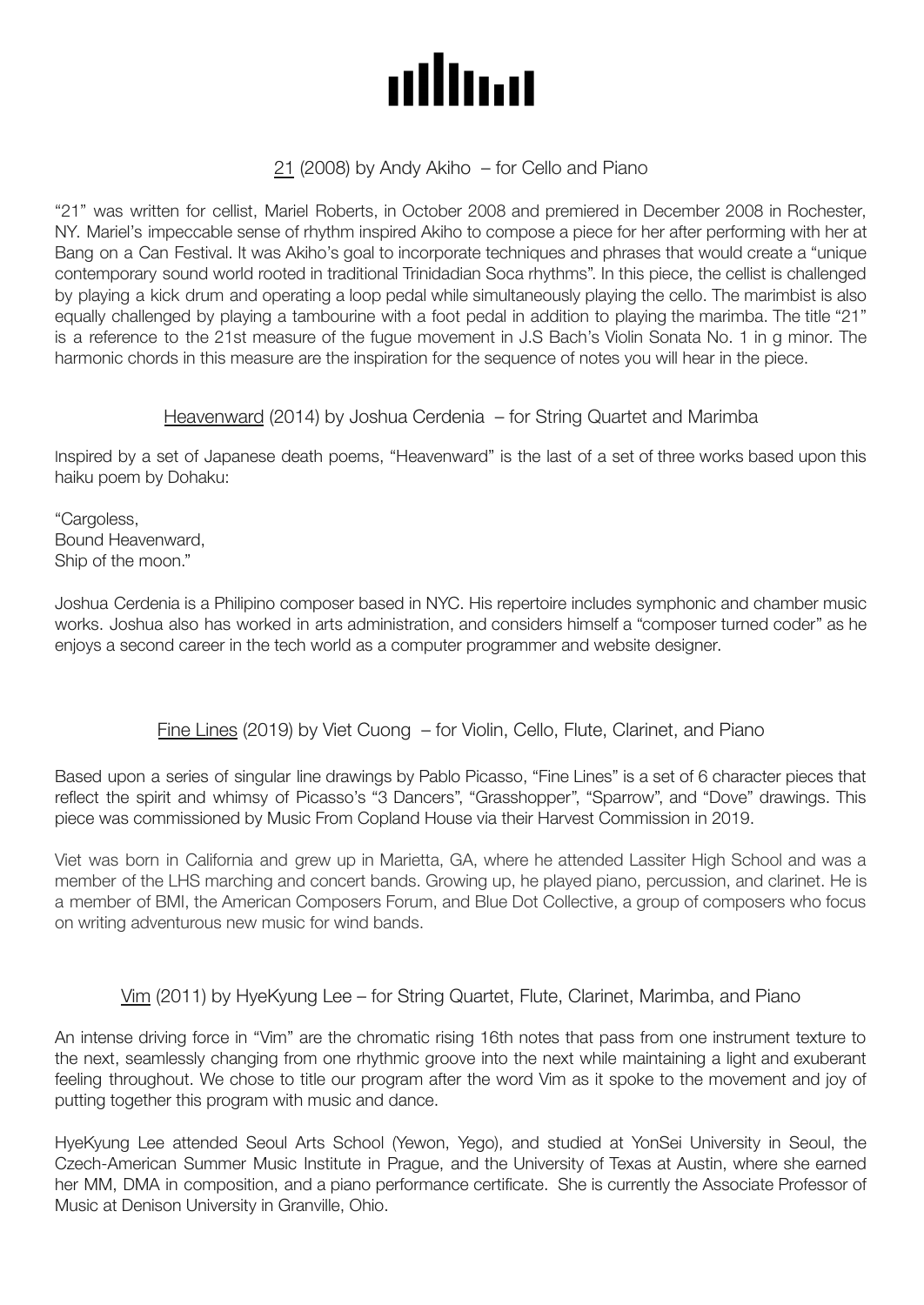### Ralph's Old Records (2015) by Kenji Bunch – for Violin/Viola, Cello, Flute, Clarinet, and Piano

"Ralph is my dad. He literally has a box of old 78s that he gave to me. He's a native Oregonian, born in Baker City in 1927, and he moved to Portland as a young boy and grew up during the Depression. He listened to a lot of jazz and popular music from that era. I remember when I was a kid that he put a lot of his old records onto cassette tape, which he labeled "Ralph's Old Records." I loved to listen to that tape. I was exposed to a lot of different kinds of music when I was growing up. I went to my first opera when I was three. For this piece, I knew that I wanted to write something fun and revisit that old music that I used to listen to. So, I thought why not call it "Ralph's Old Records." It has a double meaning in that it is influence by my dad's collection of music, and it reflects the history of my dad's youth." -From a 2015 interview with James Bash from the "Oregon Music News Magazine".

Japanese-American Composer Kenji Bunch resides in Portland, Oregon. Also an outstanding violist, Bunch was the first student ever to receive dual Bachelor and Master of Music degrees in viola and composition from The Juilliard School and was a founding member of the highly acclaimed ensembles Flux Quartet (1996-2002) and Ne(x)tworks (2003-2011). Bunch currently serves as Artistic Director of Fear No Music, and teaches viola, composition, and music theory at Portland State University, Reed College, and for the Portland Youth Philharmonic.



#### ABOUT THE MUSICIANS

**Chi-Chi Bestmann, viola**: Conductor and Violist *Chi-Chi Lin Bestmann* enjoys a diverse career, from performing Mozart in Carnegie Hall to jamming with rapper Jay Z at Radio City Music Hall to conducting The Annual Westchester All-County Orchestra Festival. Her ability to straddle both roles of musician and conductor across different genres, has led her to venues including Saturday Night Live, Carnegie Hall, Avery Fisher Hall, Alice Tully Hall, and Merkin Hall, performing with such artists including Kurt Masur, John Rutter, Beyoncé, and Enya. While living in New York, Ms. Bestmann performed with many ensembles in the US and abroad. She was a faculty member at Mannes School of Music (Extension), Hoff-Barthelson Music School, and Third Street Music School Settlement. Her commitment to education inspired the creation of Petite Concerts Inc., a nonprofit organization that offers live-music experiences to young children through local venues with easy access in hopes of cultivating classical music audiences of the future. Ms. Bestmann holds a Bachelor of Music in Orchestral Conducting, a Master of Music, and a Professional Studies Diploma in Viola Performance, all from Mannes School of Music. She recently relocated to St. Paul, MN with her husband and two daughters and is currently a faculty member at MacPhail Center for Music and freelances with ensembles in the Twin Cities area including the Minnesota Orchestra and Minnesota Opera.

**Bjorn Grina-Shay, percussion**: Born and raised in the Twin Cities, percussionist Bjorn Grina-Shay is a co-founder of the Minnesota based chamber music collective, 10th Wave. Bjorn received his bachelor's degree and graduate performance diploma in percussion performance from the Peabody Institute of the Johns Hopkins University in 2016 where he studied with percussionist Robert van Sice. Bjorn shares his passion for playing chamber music with his love for playing in the orchestra. He is a percussionist with the Fargo-Moorhead Symphony. He has also recently performed with the St. Paul Chamber Orchestra, Oratorio Society of Minnesota, and the Lakes Area Music Festival. Biorn is currently a Master's student at the University of Minnesota where he studies with percussionist Fernando Meza.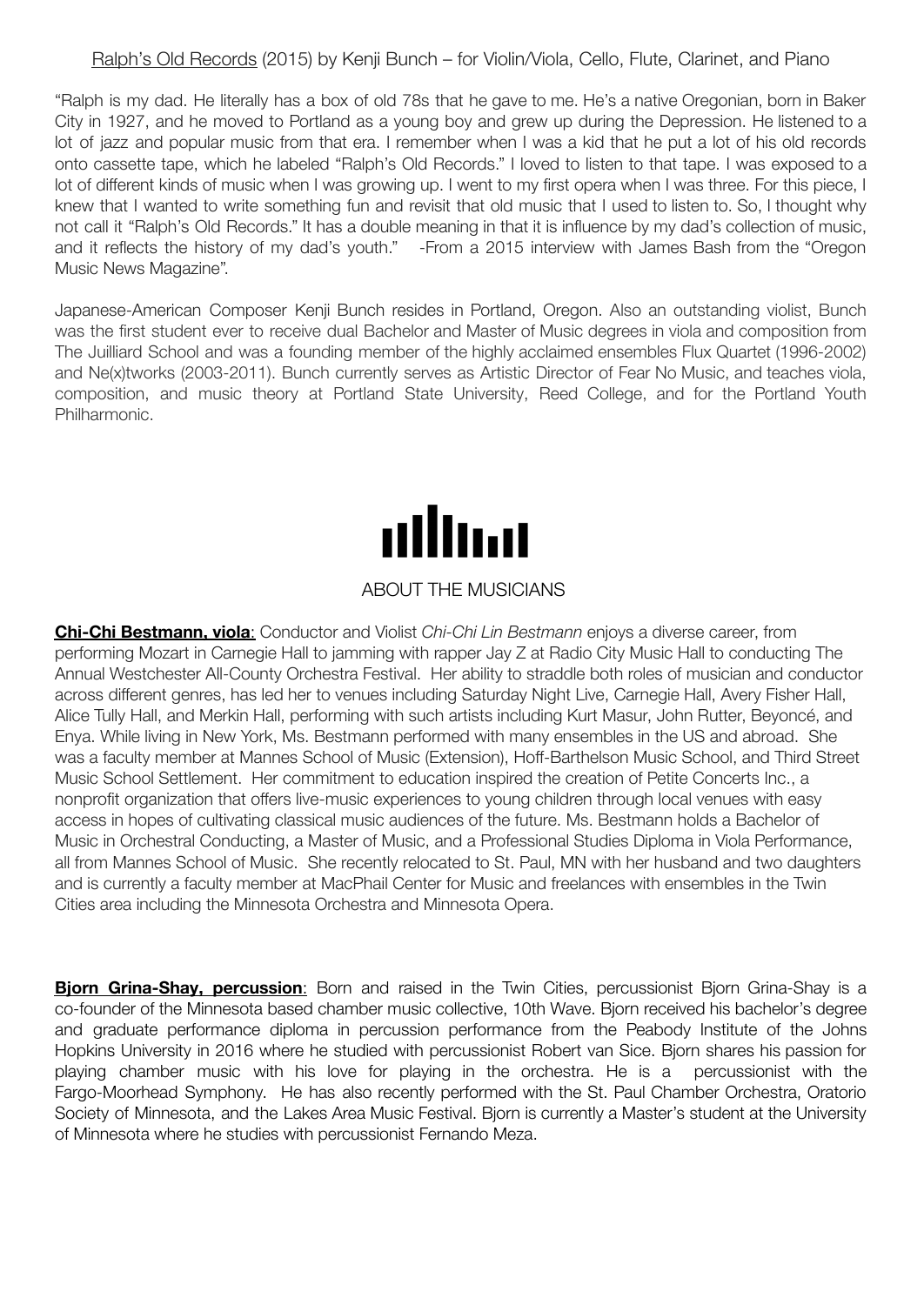**Weily Grina-Shay, clarinet:** Weily Grina-Shay is a clarinetist and educator located in the Twin Cities. Weily is a co-founder and member of 10th Wave Chamber Music Collective. She is also a member of Chione Quintet, an all female woodwind quintet based in the Twin Cities. Chione was also selected as 2018-2019 MPR Class Notes Artists where they presented their "Story time with Chione" series. Weily is on faculty as a clarinet instructor at Bethel University. She received her Masters of Music at the Peabody Institute of Music studying under Anthony McGill in May 2016 where she was awarded the Martha and William Bill Memorial Prize in Clarinet. She received her Bachelor of Music degree from the University of Cincinnati College-Conservatory of Music studying under Ixi Chen in December 2013.

**Eri Isomura, percussion**: Eri Isomura is a marimbist, percussionist, educator and music librarian based in the Twin Cities. Her emphasis in chamber music is realized as a co-founder of 10th Wave Chamber Music Collective, collaborator with Zeitgeist, Aliro Voices, Aby Wolf, Joey Van Phillips, and Sachiya Isomura. She has been involved in commissioning new works for marimba by premiering pieces by Ian Cook, Michael Betz, Ivan Trevino, and several composers based in Boston. She is a member of the Wayzata Symphony Orchestra and frequently performs with Encore Winds and several churches and ensembles in the Twin Cities, maintains a teaching studio, and spends her summers at Breckenridge as Assistant Librarian for the National Repertory Orchestra. She studied with David Hagedorn and Phil Hey at St. Olaf College, and with Keith Aleo, Doug Perkins, Samuel Z Solomon, and Nancy Zeltsman at Boston Conservatory.

**April Kim, piano**: Dr. April Ryun Kim is currently Visiting Assistant Professor of Music at St. Olaf College. She completed a D.M.A. piano performance at the University of Missouri - Kansas City, M.M. in solo and collaborative performance from the Cleveland Institute of Music, and a B.M. in piano performance with a collaborative emphasis at St. Olaf College. As an active performer and an advocate for new music, Dr. Kim has performed in the Musica Nova ensembles at the University of Missouri - Kansas City, St. Olaf Faculty Chamber Ensemble, and is a regular performer in 10th Wave, a new music chamber ensemble based in the Twin Cities. In addition to performing and teaching, she has presented at various conferences including the the 2017 and 2018 Music Teachers National Association (MTNA) Collegiate Chapters Piano Pedagogy Symposium, the 2018 and 2019 Minnesota Music Teachers Association (MMTA) Conventions, CMS Regional Conferences, the 2019 Music By Women Festival, the 2019 Women Composers Festival of Hartford, the 2019 CMS International Conference held in Belgium, and the 2020 Compositions in Asia Symposium and Festival. Most recently, she has been invited to present at the 2021 National Conference on Keyboard Pedagogy, and to perform at the 2021 National Womens Musical Festival.

**Ming-Hui Lin, flute**: Ming-Hui Lin is a flute faculty at the University of Minnesota Morris and an ABD Doctoral Candidate in Flute Performance with a secondary area in Music Theory at the University of Minnesota under the guidance of Professor Immanuel Davis. In 2015, Ming-Hui received her Master of Music degree in flute performance and was awarded the lifelong membership of the National Music Honor Society Pi Kappa Lambda at Boston University where she studied with Elizabeth Ostling, the associate principal flutist in the Boston Symphony Orchestra. Ming-Hui is an active soloist, orchestral, and chamber musician. She has participated in many concerts including the chamber and orchestra in Taiwan, Japan, China, Europe, and the United States. She is also an experienced educator in the music field. She plays as a substitute flutist in the South Dakota Symphony Orchestra and Minnesota Opera Orchestra. She is also the prizewinner in several competitions. Recently, she won the third prize of the South Carolina Flute Society young artist competition, the second prize of the Schubert Club Scholarship Competition, and the first prize of the Upper Midwest Flute Association Young Artist Competition. Currently, she is the president of the Upper Midwest Flute Association.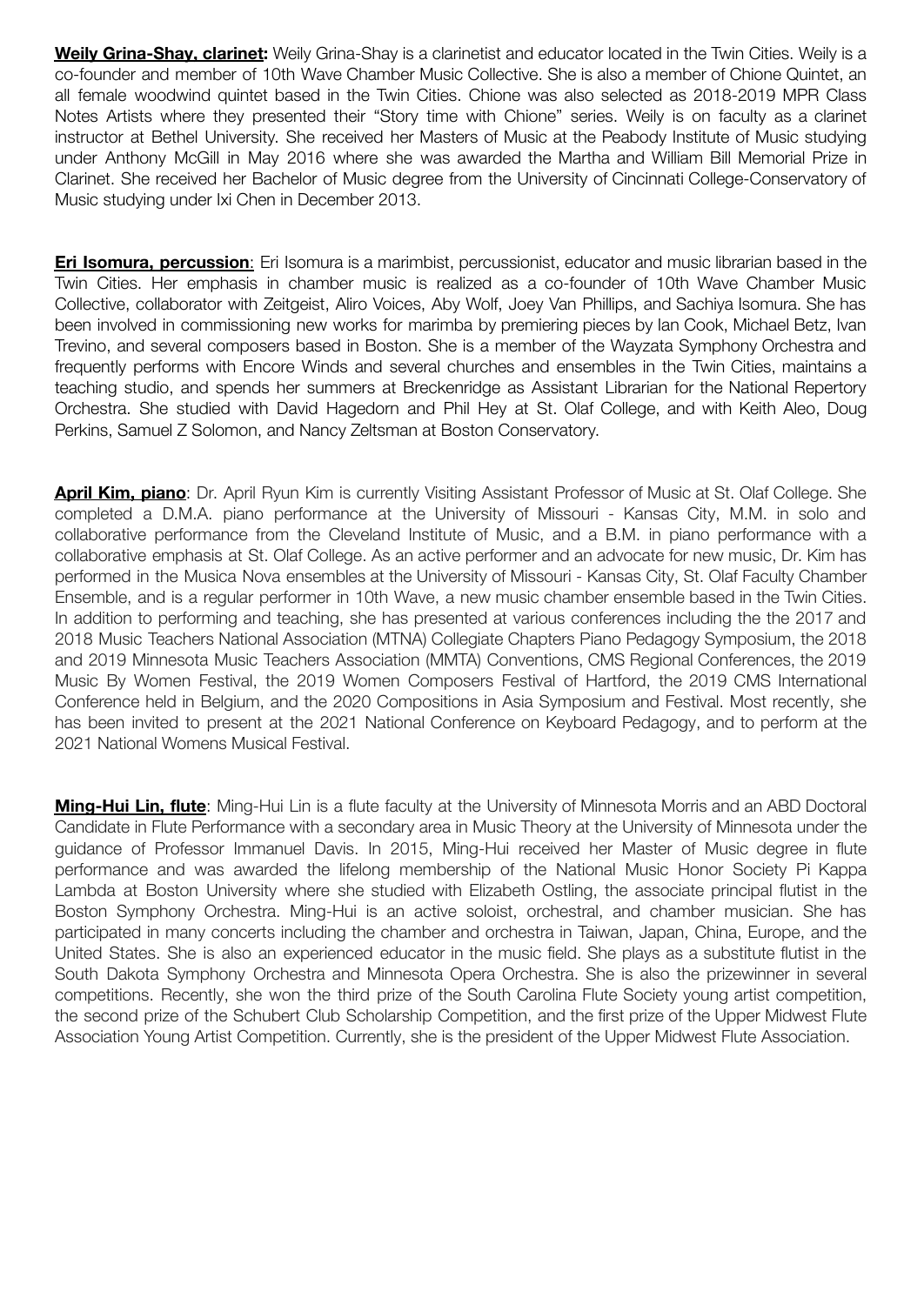**Devan Moran, violin & viola**: Since beginning his violin studies as a child, Devan has gone on to study and perform with some exceptional musicians. He received his Bachelors of Music in violin performance at North Park University in Chicago, IL while studying with both the assistant concertmaster and principal violist of the Chicago Symphony. He then went on to study with Young-Nam Kim from the University of Minnesota, Lina Bahn at the University of Colorado Boulder and most recently with The Minnesota Orchestra's Rebecca Corruccini. As a teacher, Devan maintains a studio of 40+ students and concertizes frequently as a classical musician. He has worked with and/or recorded tracks for musicians such as: The Laurels String Quartet, The SPCO's Liquid Music series, Midori, Almita Vamos, Henning Kraggerud, Jason Mraz, Father John Misty, The New Standards, Jeremy Messersmith, Dessa, Helado Negro and many others. When not in a teaching studio or performing, you can find Devan watering his gardens, binging on YouTube videos, weaving, knitting and cuddling with his adult kittens.

**Ashley Ng, violin**: Dr. Ashley Ng is a freelance musician and music teacher based in the Twin Cities. Serving as the Associate Principal Second Violinist with the South Dakota Symphony Orchestra and Concertmaster of the Minnetonka Symphony Orchestra, Ashley enjoys performing in orchestral and chamber music ensembles throughout the Midwest. Ashley is a founding member and marketing director for the 10th Wave Chamber Collective, a new-music ensemble bringing contemporary classical music to a wider audience across the Twin Cities. In addition to performing, Ashley is proud to be a faculty member of the MacPhail Center for Music where she began her musical studies as an 8-year-old. Ashley is involved both as a private teacher as well as working with group classes through MacPhail's School Partnerships programs. She helped create an after-school private lesson program at Roseville Area High School in 2017 that provides affordable music lessons as well as scholarships for students in 9th-12th grade. Ashley has also been a faculty member at Yinghua Academy's Music Conservatory, Roseville Summer Orchestra Camp, and Mounds View Schools Summer Orchestra. Ashley attended The Boston Conservatory (BM '11), Boston University (MM '13), and graduated with her Doctorate in Musical Arts from the University of Minnesota in 2017. Her former teachers include Young Nam Kim, Lucia Lin, Lynn Chang, and Cheryl Stewart.

**Patricia Ryan, cello**: Patricia Ryan is the cellist of the Artaria String Quartet based in St. Paul, Minnesota and faculty of the Artaria Chamber Music School and Stringwood Summer Music Camp. She is also a core member of the Houston-based conductorless ensemble KINETIC, a member of new music ensemble 10th Wave Chamber Music Collective and a member of Delphia Cello Quartet based in the Twin Cities. She has performed with some of the world's leading chamber musicians including pianist Emanuel Ax, the Pacifica String Quartet, violinist Geoff Nuttall, violist John Largess, Steven Dann and Max Mandel, cellist Norman Fischer and Jean-Michel Fonteneau, and esteemed faculty of the San Francisco Conservatory of Music. Ms. Ryan has completed a second Masters of Music at Rice University Shepherd School of Music on full tuition scholarship under the tutelage of Norman Fischer, an Artist Certificate in Chamber Music and a Masters of Music at the San Francisco Conservatory of Music with Jean-Michel Fonteneau, and a Bachelors of Music at the University of Southern California Thornton School of Music with Tchaikovsky Competition laureate Nathaniel Rosen and Alexander Sulieman on full scholarship. Ms. Ryan is the host of the podcast Haydn Behind the Music Stand, where she interviews classical musicians on their careers and inspirations outside the field. Ms. Ryan performs on a 1976 Gio Batta Morassi cello and a 1988 Roger Zabinski bow.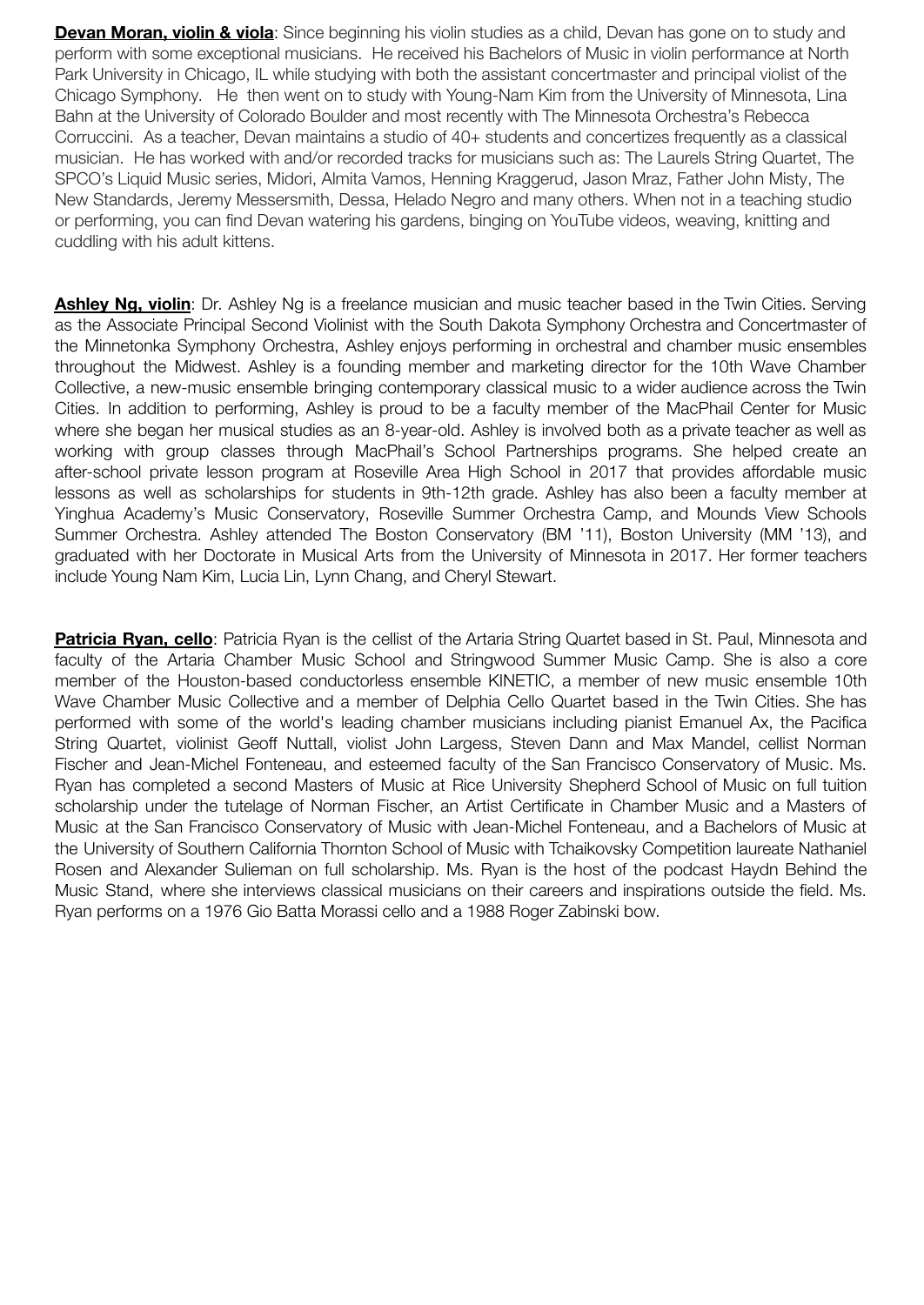

#### ABOUT THE CHOREOGRAPHER:

**Yuki Tokuda**, originally from Japan, and was trained under Mikiko Dei, Hideo Fukagawa and Jun Ishii, internationally recognized dancers, teachers and competition judges. She moved to the US in 2000 to continue her training in New York at the Joffrey Ballet School. Ms. Tokuda has danced professionally with USA Ballet, Peoria Ballet, Metropolitan Ballet and she was the principal dancer at Continental Ballet for 7 years. With diverse training in classical, contemporary, modern and jazz, she is an international guest dancer and collaborator with many companies, including Minnesota's James Sewell Ballet and Minnesota Dance Theatre.

While training in New York, Ms. Tokuda's instructors included David Howard, John Prinz, Fabrice Herrault, and Michael Vernon. At Steps on Broadway in New York she was one of the first International Visa Program students. She has, also, trained with Boston Ballet and Connecticut Ballet. She has performed many principal roles, most notably in: Le Corsaire, Don Quixote Pas de Deux, Les Sylphides, Pas de Quatre, Agnes de Mille's Rodeo, Princess Aurora, Lilac Fairy and Princess Florine in The Sleeping Beauty, the Sugar Plum Fairy and Clara in The Nutcracker, Odette and Odile in Swan Lake, Coppelia, A Midsummer Night's Dream and the title roles in Romeo and Juliet.

Ms. Tokuda is a faculty member at Minnesota Dance Theatre and a certified STOTT Pilates Instructor. She has taught many master classes in Japan and the US including at Cathedral Dance Festival and Interlochen Center for the Arts. Her choreography was chosen for Choreographer's Evening at The Walker Arts Center and commissioned by Wayzata Symphony Orchestra, Wooddale Church, Cerulean Fire and Japan America Society of Minnesota. She is a recipient of Minnesota State Arts Board and St. Louis Park Arts & Culture Grant. She is the owner/designer of *Yukitard*, a custom dancewear company, as well as, the owner/instructor of Tokuda Ballet, a private ballet school.



**Hannah Benditt** graduated from the University of Missouri-Kansas City Conservatory of Music and Dance earning her BFA in Dance Performance and Choreography with a dual emphasis in Ballet and Modern. Originally from Minneapolis, Minnesota, Hannah began formal training at Minnesota Dance Theatre (formerly Ballet Arts Minnesota). She has attended American Ballet Theatre, Alvin Ailey American Dance Theatre, Washington Ballet, Paul Taylor Dance Company, Pittsburgh Ballet Theatre and Milwaukee Ballet summer intensives. Upon graduating from UMKC, Hannah began dancing professionally with Common Thread Contemporary Dance Company, later joining Consuming Kinetics Dance Company in St. Louis, MO. Hannah returned to the Twin Cities in 2015 to join St. Paul Ballet and is currently a freelance artist working with a variety of independent choreographers and companies in the community. Hannah has enjoyed performing works by George Balanchine, Paul Taylor, Antony Tudor, Jessica Lang, Uri Sands, Sally Rousse and more. In addition to dancing, Hannah enjoys spreading her love of movement as a teacher and choreographer in the metro and surrounding areas.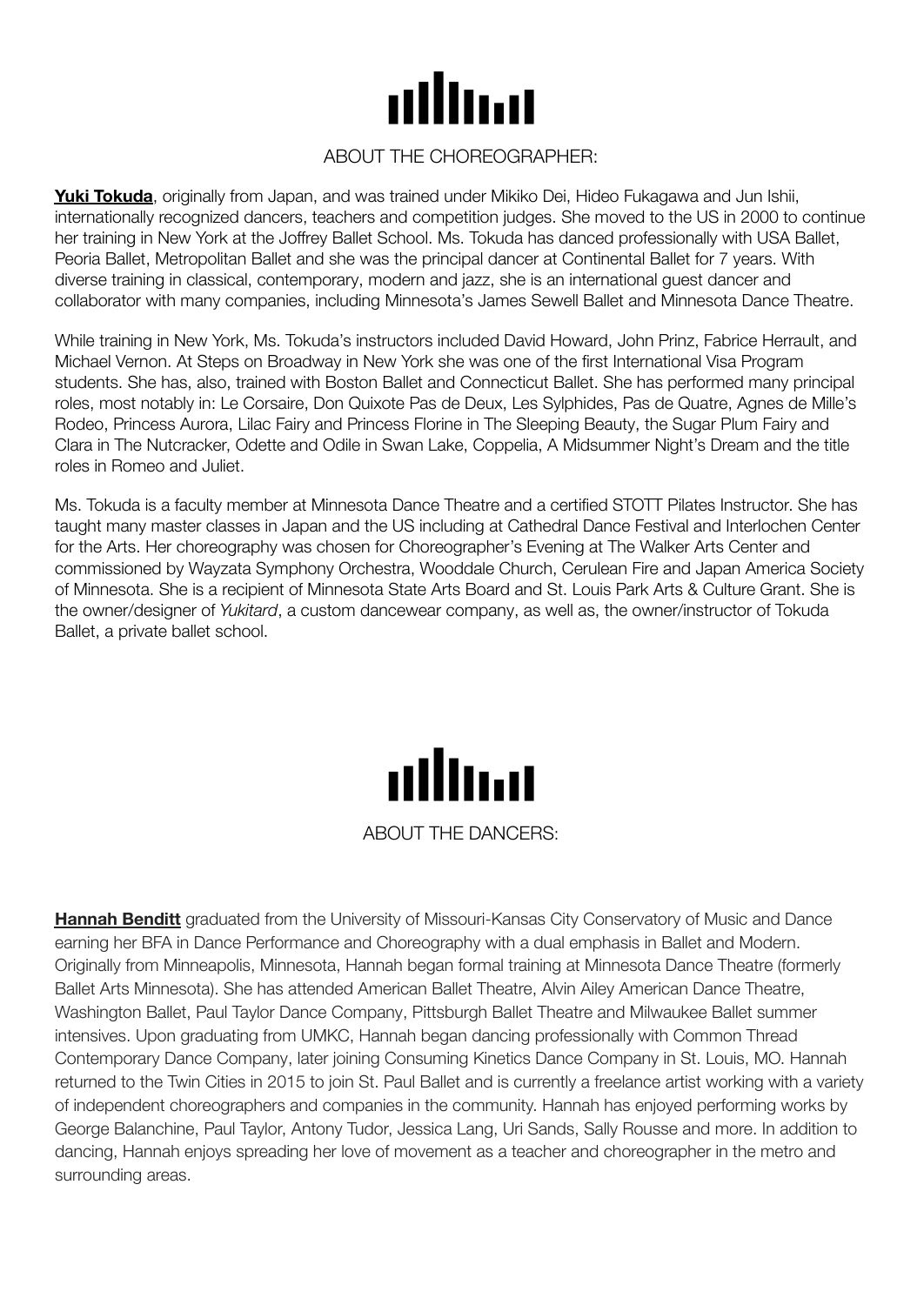**Ashley Chin-Mark** is a Company Artist with James Sewell Ballet and recently performed in their international tour of Titicut: Follies - The Ballet in the Festival de Danse de Cannes. Her dance credits include John Lennon in Nu·topia: Tour the Mystery!, HATCH: Danceworks in Progress, RDT's Emerge, Utah Ballet, SACDT's Sign of Life, and Lexus GS Japan's Kaleidoscope Commercial. Ashley has trained with Alonzo King LINES Ballet, Hubbard Street Dance Chicago, Oklahoma City Ballet, Ballet West, Youth American Grand Prix San Francisco, Pacific Northwest Ballet, Ballet Austin, and Sacramento Ballet. Ashley is an ABT® Certified Teacher in Pre-Primary Level 3, works as an Administrator for the Utah Ballet Summer Intensive in Salt Lake City, and serves as the Assistant to the Director for the International Ballet Summer Intensive in Incheon, Korea. Prior to this, she served on faculty for the Ballet West Summer Intensive in Salt Lake City. Ashley holds a B.F.A. in Ballet and a B.S. in Strategic Communications from the University of Utah with research presented at the Utah Conference on Undergraduate Research and 12 Min Max.

**Andrew Lester** is an award-winning professional dancer based in Minneapolis. Having started his training at a young age in central Minnesota with Carlos Stroia, he graduated with his BFA in Dance from the University of Minnesota in 2006, and has gone on to become a staple of the Twin Cities dance community for almost 20 years. He was a full-time company member of James Sewell Ballet for six seasons, and has been dancing with Shapiro & Smith Dance for 12 years. He was also a founding member of the chamber ensemble at St. Paul City Ballet (now St. Paul Ballet). As a freelance artist, he has performed with a variety of Minnesota companies, including Twin Cities Ballet of MN, Metropolitan Ballet, Continental Ballet, Eclectic Edge Ensemble, Ethnic Dance Theatre, Stuart Pimsler Dance & Theater, and the Minnesota Opera. He has also worked with an array of celebrated artists, including Anna-Marie Holmes, Sharon Eyal, Lirena Branitiski, Gabrielle Lamb, Phillip Carman, and Gregory Drotar. In 2012, he was honored to receive a SAGE Award for Outstanding Performer for his work in Shapiro & Smith's *Family* and Joseph Morrissey's *One.* Career highlights include performing for modern dance legend Merce Cunningham, and premiering *Titicut Follies: The Ballet* with James Sewell Ballet in New York City in 2017, and at the Festival de Danse in Cannes, France in 2019. Andrew is always thrilled to share his love for dance with his students and pass on his appreciation for this one-of-a-kind art form.

# allma

## Videography Credit: **Line Break Media**

- Nolan Regan-Morice
	- Justin Meredith

<https://linebreakmedia.org/>

info@linebreakmedia.org

## Audio Engineers:

- Eric Xu Romani Technical Director, MPR/APM
	- Tessa Bloch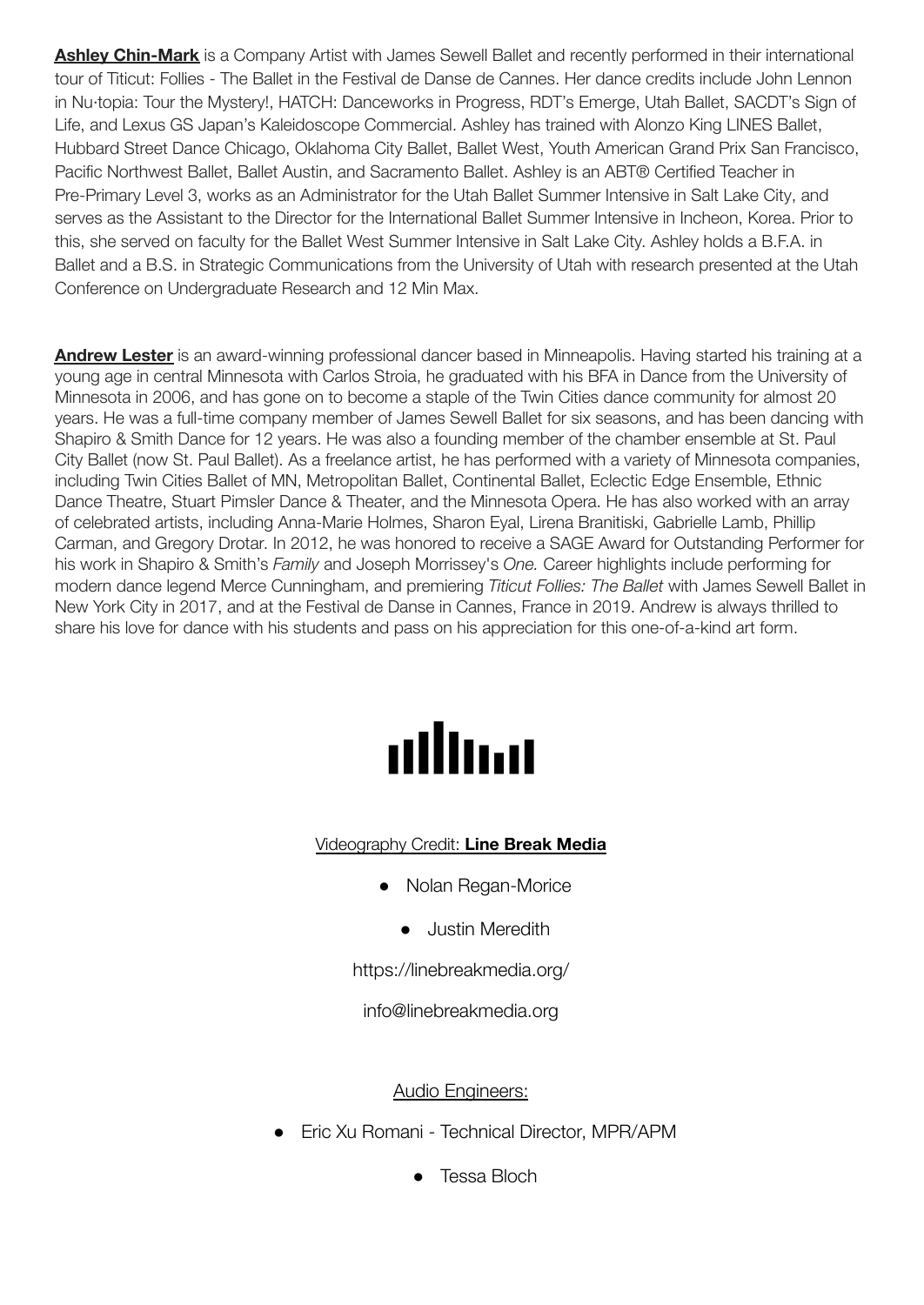

10th Wave Chamber Music Collective is a Twin Cities-based instrumental ensemble that brings engaging and interdisciplinary classical new music to performance spaces both inside and outside the normative setting. Formed in December 2017, 10th Wave is composed of 8 conservatory-trained professional musicians including but not limited to: percussion, marimba, clarinet, violin, cello, piano, flute, and voice. Our passion for performing contemporary classical music together has inspired us to search for opportunities to present programmatic concerts in casual public spaces, as well as within the concert halls of several institutions. 10th Wave also takes pride in the diversity and inclusiveness within our administrative team and board of directors; in our leadership, 5 of 9 members are Asian American, 6 of 9 identify as women, and several are members of the LGBTQ+ community.

Our concerts intentionally break down socio-economic and racial barriers by offering free or donation-based performances in venues that are accessible for all audiences. Pieces performed by 10th Wave are all composed within the last century in the classical music genre, often featuring commissions and pieces written by living & local composers in Minnesota. Since 2018, we have won several large scale grants through the Metropolitan Regional Arts Council and Minnesota State Arts Board to fully fund many of these concert programs. Our past performances have brought us to these institutions: MacPhail Center for Music, Gustavus Adolphus College, St. Olaf College, Schmitt Music Company, and Studio Z. We also perform in casual spaces where live classical music is rare, such as Boom Island Brewing Co., The Red Sea Restaurant, Black Dog Cafe, and Underground Music Cafe.

Our vision is to keep artistic voice at the forefront of our mission, using the arts as a powerful agent for community building and growth. 10th Wave will always be highly observant of what we can do or become as a classical music ensemble to lift each other up. We are vigilant in the artistic planning of the composers and artists we represent through our commissions, premieres, and performances, all serving as the means to strengthen our relationship with our community. We believe in tearing down barriers so that all might enjoy classical music. We will continue to perform at the highest level and work harder to reach those who may not initially look for an ensemble like ours, because the music we play is for everyone.